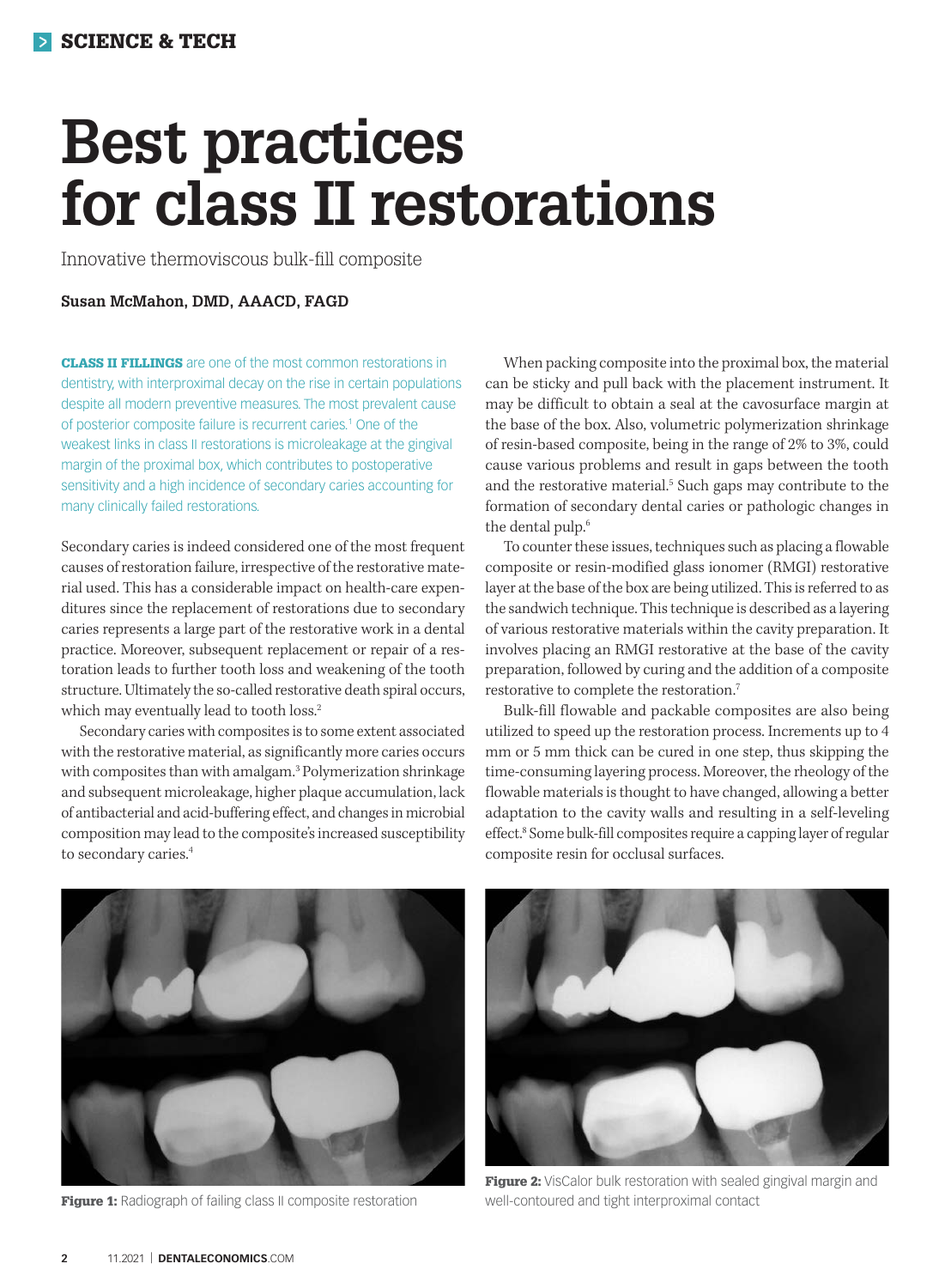

Figure 3: Class II DO preparation of mandibular left second molar

The second challenge with class II composite restorations that many clinicians face is obtaining contact with the adjacent tooth. Insufficient contact can lead to food impaction, periodontal issues, recurrent decay at the base of the box, and is an annoyance to patients. Utilizing sectional matrix bands can produce reliable interproximal contacts. When placing class II composite resin restorations, the use of sectional matrix systems and separation rings provides tighter proximal contacts than traditional circumferential matrix systems.9 Flowable materials do not allow compression against the matrix band and can lead to open contacts even when sectional matrix systems are used.

This failure of class II composite restorations can cause further loss of tooth structure, endodontic pathology, and tooth loss. Failures are reported as early as two years after placement. As clinicians, we strive to improve class II restorative outcomes.

VisCalor bulk (Voco), the first thermoviscous bulk-fill composite, has the viscosity of a flowable composite and the sculptability of a packable composite all in a single material. Prior to placement,



**Figure 4:** Class II DO preparation banded and wedged. VisCalor bulk is heated and flowed into the distal box, adapting well to the walls, floor, and matrix band.

this material is warmed in a modified caps warmer or the VisCalor dispenser. The material is flowable as it is placed in the prep and becomes sculptable as it cools to body temperature. This gives the advantage of being able to flow into the corners and margins of the box and preparation. As the material rapidly cools to body temperature, it becomes packable against the matrix band for adequate interproximal contact and sculpted into functional anatomy. VisCalor bulk satisfies the sealing of the proximal box as well as attains the desired anatomy in a single bulk-cure product. The product saves time for the clinician, produces a successful restoration, and overcomes common clinical challenges of class II restorations.

## CLINICAL CASE NO. 1

The upper left second molar has a failing class II mesial-occlusal restoration ( figure 1). As seen on the black and white radiograph, there is an open mesial contact and recurrent decay at the base of the proximal box. This is typical of a class II composite restoration's



Figure 5: VisCalor bulk becomes sculptable as it cools to body temperature, allowing compression against the matrix band for tight contact and carving of the anatomy.



Figure 6: Completed class II thermoviscous bulk-fill composite with VisCalor bulk